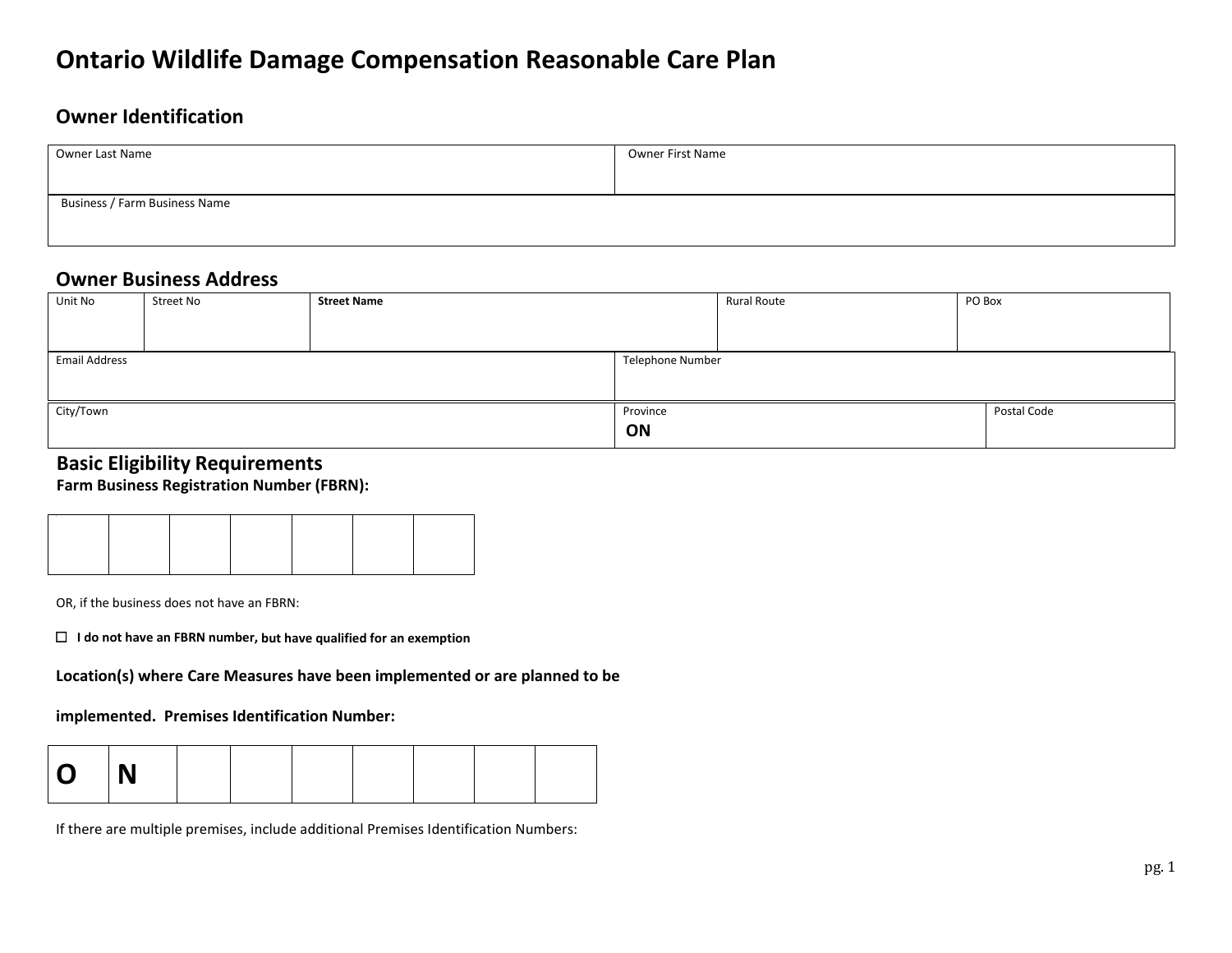Complete the following Reasonable Care Plan and submit it to the Administrator of the Ontario Wildlife Damage Compensation Program (OWDCP). Completion of this document is mandatory and will determine program eligibility. Please refer to the OWDCP Guidelines for further information on reasonable care and preventive measures.

OMAFRA extension staff may be in contact with you to connect you with resources, or clarify aspects of your plan.

## **Current Care Measures**

|                                                                                       | WERE<br>PREVENTATIVE<br><b>MEASURES</b><br>EMPLOYED? | WHAT PREDATION PREVENTION MEASURES WERE EMPLOYED? | DATE OF<br>EMPLOYMENT |
|---------------------------------------------------------------------------------------|------------------------------------------------------|---------------------------------------------------|-----------------------|
| FARM<br>MANAGEMENT<br><b>PRACTICES</b>                                                | $\Box$ Yes                                           |                                                   |                       |
| (E.g. Frequency of<br>herd/ flock visits)                                             | $\Box$ No                                            |                                                   |                       |
| INVESTMENTS<br>(E.g. electric net<br>fencing)                                         | $\Box$ Yes<br>$\Box$ No                              |                                                   |                       |
| <b>SERVICES</b><br>RETAINED<br>(E.g. Retains the<br>services of a<br>hunter licenced) | $\Box$ Yes<br>$\Box$ No                              |                                                   |                       |